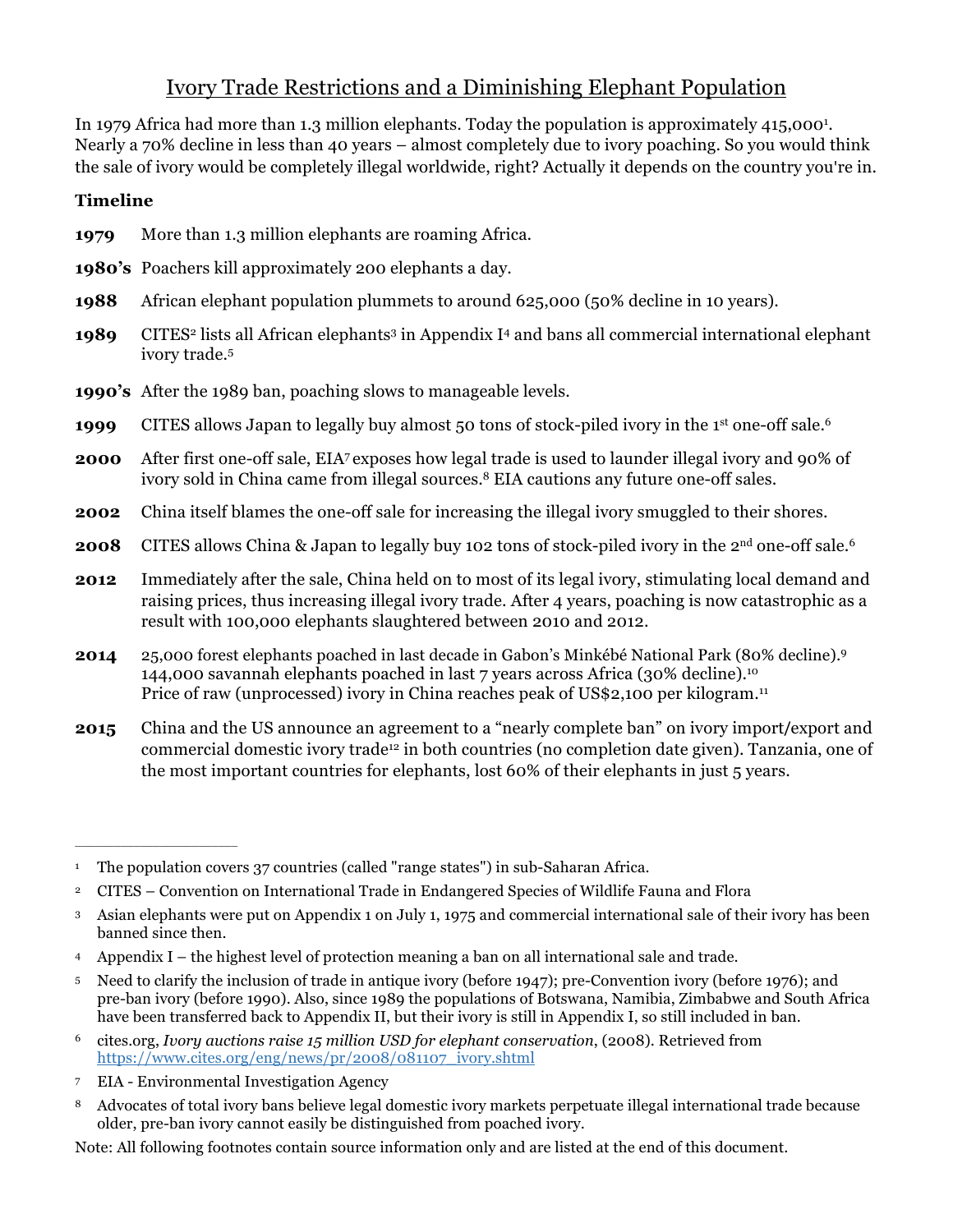**2016 January:** Hong Kong pledges to a complete ban on commercial domestic ivory trade by 2021.

**June:** US passes new regulations that ban almost all domestic ivory trade.

**September:** IUCN<sup>13</sup> World Conservation Congress results in international commitment to close domestic ivory markets. Four countries object - Canada, Namibia, South Africa & Japan.

**October:** CITES conference in Johannesburg fails to put all elephant populations in Appendix I by only 9 votes - Canada, US, UK, EU and others vote against it. However, Botswana, with the most elephants, reverses their pro-ivory trade policy and supports a total ban.

**2017 January:** Price of raw ivory in China falls to US\$730 per kilogram (65% drop in less 3 years) due to Chinese economic slowdown, anti-poaching team success and crackdown on corruption.

**February:** Draft EU guidance document indicates possible ban on raw ivory re-exports by July 1, 2017 to make sure that illegal tusks are not laundered with legal tusks.

**March:** China closes the first of its 67 licensed ivory carving factories and retailers, and promises to close its domestic ivory market by end of 2017.

**March:** Hong Kong says a bill on ivory trade will be introduced by end June. Hong Kong also convicts 2 people for illegal ivory possession, using radiocarbon dating to prove post-1990 ban.

**May:** EU announces it will suspend re-exports of raw ivory from July 1, 2017 even if it qualifies as "pre-Convention" ivory. EU recommends tougher scrutiny of worked ivory movement.

**May:** Japan revises its wildlife trade legislation - the Law for Conservation of Endangered Species – to tighten the registration of ivory businesses.<sup>12</sup>

**May:** EU Commission closes a potential loophole by issuing new guidance to block the export of raw ivory as outlined in its Action Plan Against Wildlife Trafficking made in 2016.13

**June:** Tokyo Police seize 18 ivory tusks at an antiques store, indicating Japan's weak domestic ivory trade legislation. <sup>14</sup>

**November:** 29 member countries of the African Elephant Coalition call to end all trade in elephant ivory, highlighting the EU and Japan as playing active roles in the ivory trade. <sup>15</sup>

**2018 January:** Hong Kong closes a loophole in their ivory ban by outlawing all sales.

**April:** UK announces blanket ban on ivory trade, closing a loophole allowing antique ivory sales.

**April:** Taiwan announces it will close its domestic ivory trade market by 2020.16

**May:** UK introduces its Ivory Bill to Parliament. It is said to be the toughest domestic ivory trade ban in Europe and one of the toughest in the world.17

**August:** Jane Goodall Institute NZ calls on Conservation Minister to ban domestic ivory trade.18

**September:** An Australian bipartisan parliamentary committee recommends a national ban on the domestic trade of elephant ivory and rhino horn. <sup>19</sup>

**September:** An aerial survey by Elephants Without Borders reveals at least 87 elephant carcasses in Botswana. Government officials refute the claim of an increase in poaching.20

**October:** China lifts its 25-year-ban on the trade of tiger bones and rhino horns.<sup>21</sup>

**November:** EU backtracks on a total ivory ban in Europe, despite it being the largest domestic market for ivory products in the world.<sup>22</sup>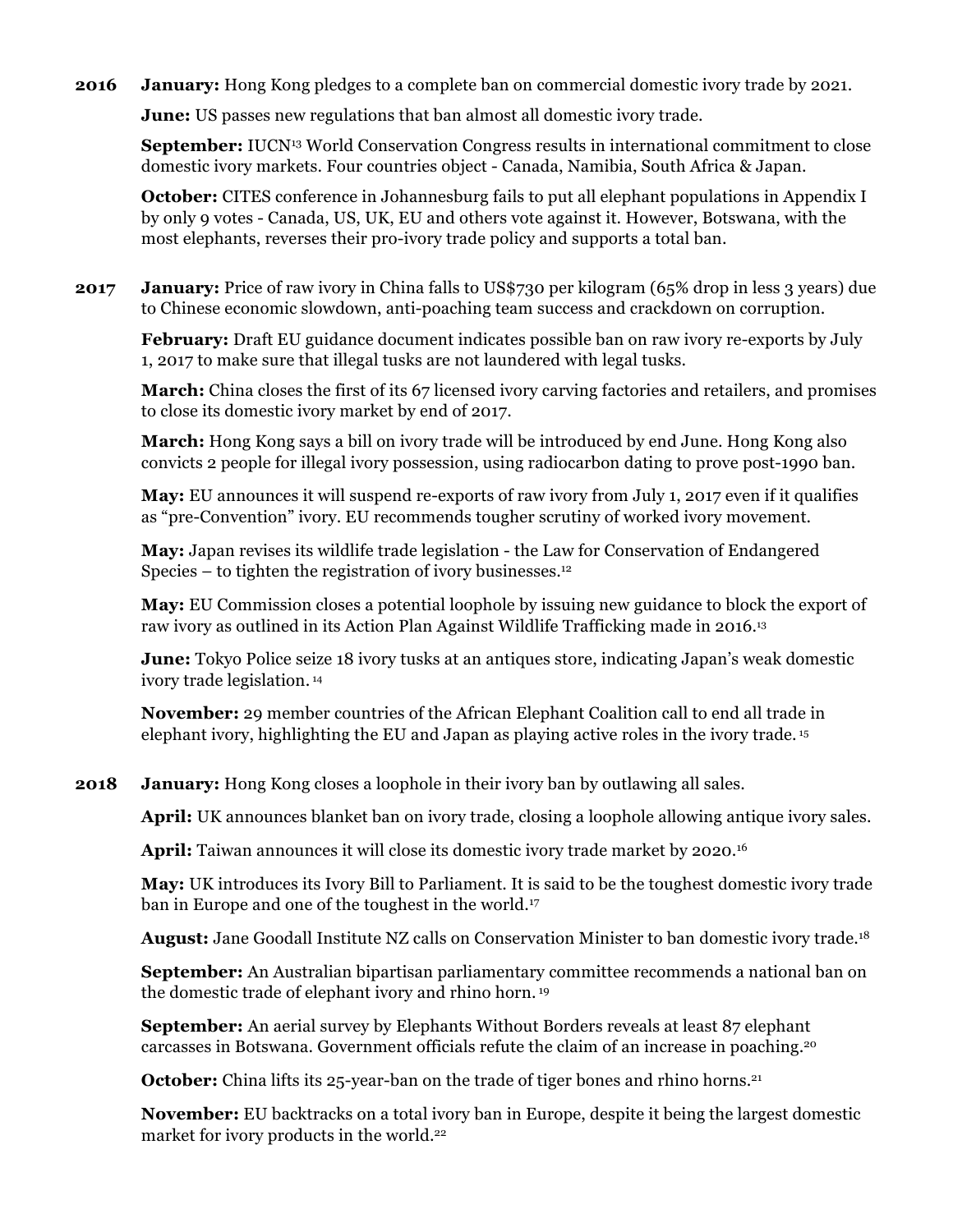**2019 January**: Botswana's new president reverses the country's earlier stance to stop ivory sales and joins Namibia, South Africa and Zimbabwe in asking CITES to open up their ivory markets. 23

**January**: A report by international NGOs on Hong Kong's sizeable illegal wildlife trade, labels Macau as Hong Kong's major elephant tusk ivory trade port. 24

**February**: Elephants Without Borders claims the level of poaching in Botswana to be "unprecedented" after nearly 90 elephant carcasses were found during their aerial survey. 25

**March**: Kenya appeals to the EU to close its domestic market and end trophy imports in order to halt a decline in elephant population. The EU has the largest number of ivory traders. 26

**March**: China's ban on domestic ivory sales and ivory carving factories will not be enough to save the world's elephants if it does not address its booming illegal ivory trade.27

**May**: Conservationists outraged at Botswana's decision to lift its 5-year elephant hunting ban. 28

May: Minnesota becomes 10<sup>th</sup> US state to prohibit ivory sales by law.<sup>29</sup> Other US states with similar laws are: New Jersey (August 2014), New York (June 2015), California (July 2016), Washington (January 2017), Oregon (May 2017), Hawaii (June 2017), Nevada (January 2018), Illinois (August 2018) and New Hampshire (January 2019).30

**July**: Botswana, Namibia, Zambia and Zimbabwe, hosting 60% of Africa's elephants, want CITES to approve sale of their government ivory stocks and elephant hunting trophies.31

**August:** Singapore will ban domestic ivory sales from September 2021, removing a key market. In December 2018, a poll showed 99% of its residents supported the ban.32

**August:** Israel announces closure of its domestic ivory market in elephant and mammoth ivory, and Australia announces its intent to close its market.33

**August**: Australia announces a plan to ban its domestic trade in elephant ivory and rhino horn.

**August**: Different approaches to protecting elephants are set to dominate the debate at CITES CoP18 from August 17-28 with over 180 countries attending. 34

**August**: A coalition of 30 African elephant range states criticized Japan and EU's failure to close their domestic ivory markets as recommended at last CITES. Countries that have not banned their trade by next CITES must report back on the measures they are taking to do so. 35

**September**: CITES publishes an updated list of the decisions made on the proposals that took place at CITES CoP18 in Geneva. 36

**September:** NZ government releases a discussion document for public consultation, detailing options to regulate its domestic market for elephant ivory.37

**October**: An op-ed by Zimbabwe Wildlife Department's head of research on his belief the CITES treaty structure is flawed, causing 9 Southern African nations to debate their membership. 38

**November:** Antique dealers in the UK fail to overturn the world's toughest ban on ivory trading. The UK high court rules the legislation does not breach European law.39

**December:** Minnesota makes it illegal to trade in elephant tusks and rhinoceros' horns within the state's borders as of January 1, 2020.40

**December:** A 2019 study showed a decline in annual poaching mortality rate from a peak of >10% in 2011 to <4% in 2017. However, the current poaching rate is still unsustainable and threatens the survival of elephants.<sup>65</sup>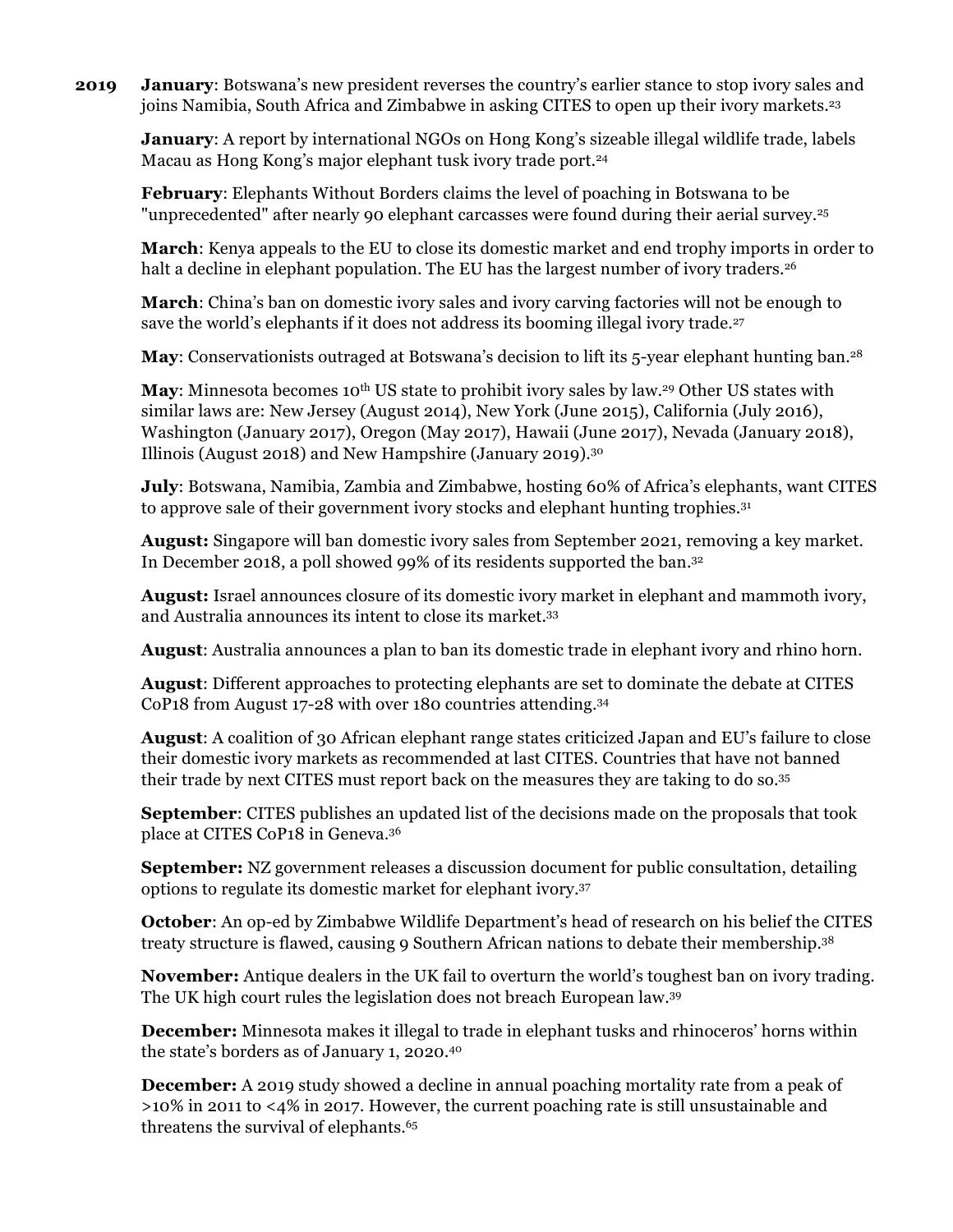**2020 January:** China announces an immediate temporary ban on the sale of wildlife in markets, restaurants and online as part of an effort to contain the Coronavirus outbreak. 41

**February:** Botswana auctions the trophy hunting of 60 elephants to locals, ending a 5-year ban. A total of 272 elephants will be trophy hunted this year. 42

**February:** China permanently bans wildlife trade and consumption, but not the use of wildlife for fur, medicine or research. This creates a loophole for illegal trafficking of wildlife.43

**March:** First worldwide news coverage of Covid-19. Video on how the wildlife trade is linked to coronavirus44 and John Scanlon's article on the high response needed to end wildlife crime.45

**April:** Washington DC bans the sale of elephant ivory and rhino horn within its boundaries.46

**April:** Covid/Wildlife - Article on why China's wildlife ban is not enough to stop another virus outbreak47, article on wildlife trafficking soaring due to unchecked Africa hubs48 and an article on the species threatened by traditional Chinese medicine.49

**May:** California bill restricting wildlife trade and protecting endangered species passes first Committee hearing.50

**June:** Covid/Wildlife - Article on a step to preventing wildlife-related pandemics. 51

**July:** A UN report states the world ivory market shrunk between 2014 and 2018, while the pangolin market soared. The price of ivory in China fell by more than half in these 4 years. The annual income from ivory trafficking between 2016 and 2018 is estimated at \$400 million.52

**July:** A new portable DNA assay (procedure for measuring the presence and amount of a target substance) could revolutionise the way border officials examine suspected wildlife products. 53

**July:** Covid/Wildlife - Vietnam bans wildlife imports and will close markets due to pandemic<sup>54</sup> while China's traditional medicines still contain wildlife. 55

**August:** CITES, WWF and TRAFFIC release new guide to identify smuggled ivory. 56

**August:** Singapore crushes 9 tonnes of elephant ivory worth \$18 M and launches Centre for Wildlife Forensics to increase detection of illegal wildlife.57

**September:** World Wildlife Fund's Living Planet Report states worldwide animal populations declined nearly 70% in just 50 years. Almost 4,400 species of monitored animals around the world, have declined an average of 68% between 1970 and 2016.58

**September:** US Sen. Dan Sullivan introduces a bill for 3<sup>rd</sup> year which would hinder the ability of states to create laws fighting the illegal ivory trade. 59 (IvoryFreeCanada mentioned.)

**September:** New Zealand commits to amending its Trade in Endangered Species Act effectively banning the domestic sale of elephant ivory from elephants killed after 1975.<sup>60</sup>

**October:** TRAFFIC launches ETIS Online (Elephant Trade Information System Online), a database website designed to bolster the collection of elephant ivory seizure data. 61

**October:** Australian scientist uses DNA technology to develop new test - 100% accurate in identifying the origins of ivory pieces and thereby where ivory poachers are operating.<sup>62</sup>

**November:** Covid/Wildlife - China's revised Wildlife Protection Law bans breeding/trade of most wild animals for food consumption, but still allows trade for traditional medicine.<sup>63</sup>

**December:** Bill S-218 Jane Goodall Act (proposed Nov 17/2020) besides protecting elephants in captivity, would also ban the import of elephant ivory and hunting trophies into Canada. 64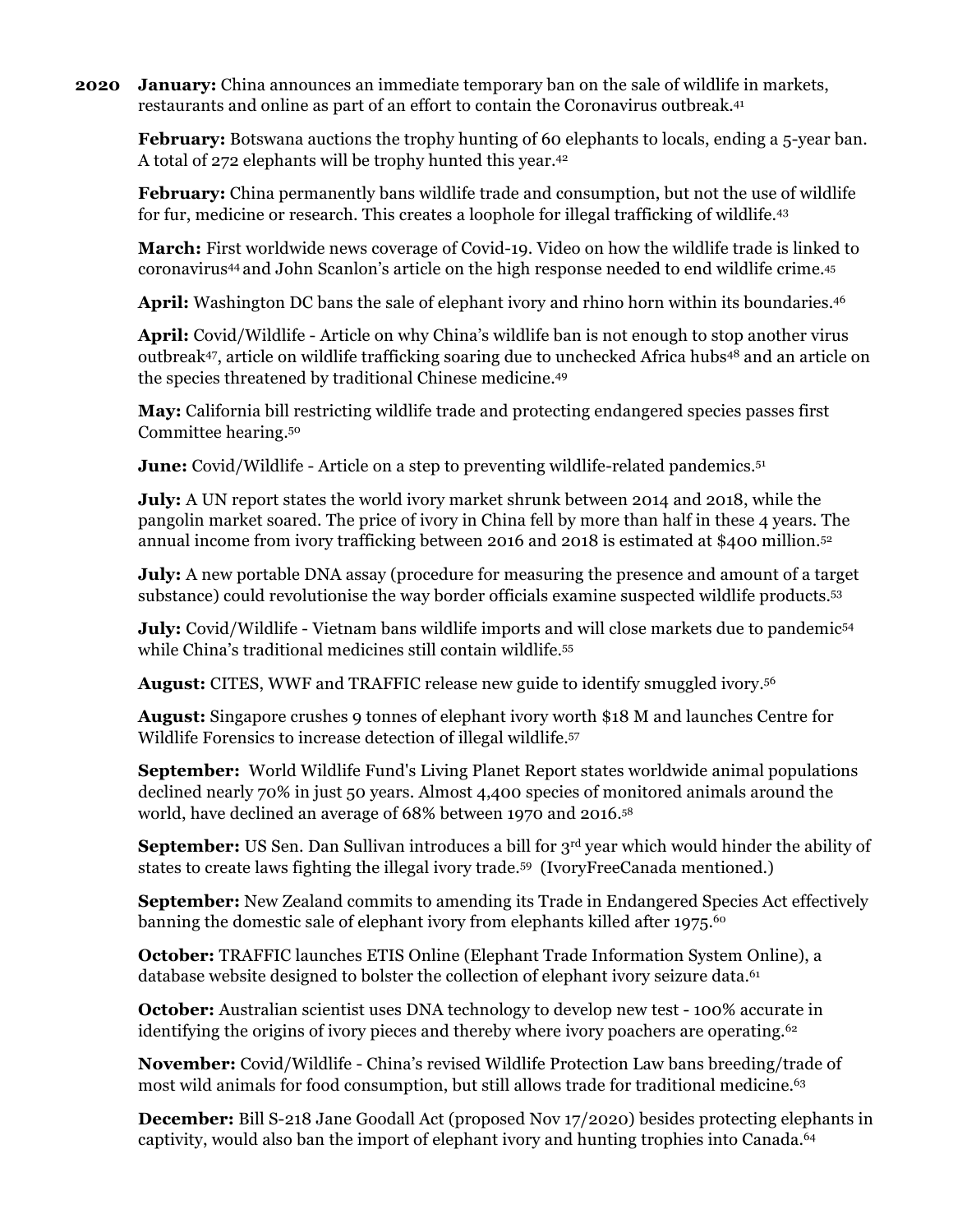**2021 January:** New study finds ivory still regularly traded on eBay, despite them making it illegal. In study, eBay only removed between 1.3% and 6.9% of listings selling ivory.<sup>66</sup>

**January:** For decades, Africa's ivory and illegal wildlife trade was clustered in Kenya and Tanzania. Since 2014, the epicentre of smuggling has shifted west to Nigeria.<sup>67</sup>

**January:** Covid/Wildlife - Despite Covid restrictions, Uganda is a source, transit node and regional hub for illegal wildlife trade - pangolin scales and elephant penises (delicacy and TCM) – mainly from Uganda's Queen Elizabeth Nat Park and DR Congo's Garamba Nat Park.68

**February:** Wildlife trade, both legal and illegal, is the biggest threat to global biodiversity conservation. In 2011 alone, approx 1 of every 12 African elephants was killed by a poacher. 69

**March:** IUCN upgrades African elephant listing from "vulnerable" to 2 species: savannah elephant as "endangered" (fell 60% in last 50 years), and forest elephant as "critically endangered" (it fell 86% in last 31 years). A 2016 survey found 415,000 forest & savanna elephants in Africa. Vulerable: fell over 30% in 3 generations; Endangered: fell over 50% in 3 generations; Critically Endangered: fell over 80% in 3 generations. 70

**March:** Japan's legal (domestic) ivory market is a major supply for illegal export and a cover for illegal import to Japan. EIA confirmed at least 76 ivory shipments from Japan were seized in other countries (mainly China) from 2018 to 2020. TRAFFIC, identified 380 seizure cases during 2019 between China, Japan and 2 other Asian countries. Japan to China was most common route. Recent survey of 422 Chinese who went to Japan - 19% planned to purchase ivory and 52% knew bringing ivory into China was illegal.71

**March:** Sen. Stern proposes Bill 376 requiring anyone importing or exporting wildlife into/from California, to ensure no risk of an uncurable, zoonotic disease resulting from the wildlife.<sup>72</sup>

April: Elephants face extinction in Ivory Coast where numbers decreased 50% in last 30 years. There were 100,000 in 1960 and less than 500 now due to poaching and cocoa plantations. 73

**May:** UK tabled a raft of legislation to declare animals as sentient, halt most live exports, ban ivory and shark fin sales and import of wild trophies from endangered species. 74

**May:** New bill seeks to end Hong Kong days as an illegal wildlife trade hub. 75

**June:** Nations race to crush poachers by closing ivory trade loopholes. <sup>76</sup>

**July:** Government seeks to extend protection of ivory bearing animals. 77

**July:** Canada launches consultation on stricter measures for elephant ivory trade.<sup>78</sup>

**August:** Hong Kong adds wildlife trafficking to organized crime law. 79

**September:** Singapore to ban domestic trade in elephant ivory from September 2021. <sup>80</sup>

**September:**IUCN votes against ReconAfrica exploration. The International Union for Conservation of Nature (IUCN) has called on Botswana and Namibia to increase scrutiny of oil and gas plans in the Okavango Delta.<sup>81</sup>

**September:** Statement on trade in live African elephants under Articles III and IV of the Convention. 82

**October:** Prince Harry launches campaign to halt drilling in Okavango Delta, Africa. 83

**December:** Hong Kong ban on ivory sales comes into force. <sup>85</sup>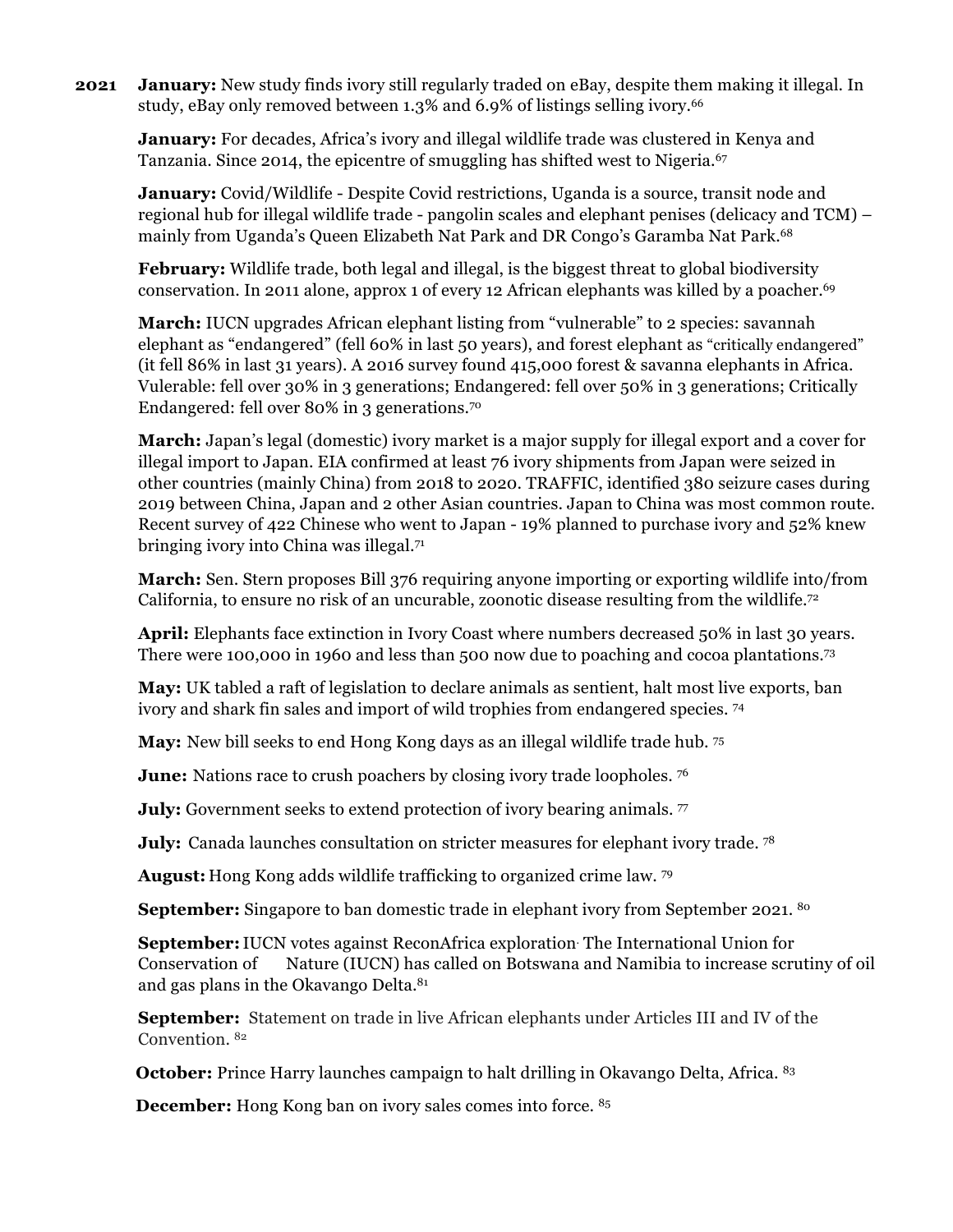**2022 January:** A total ban on commercial trade in ivory comes into affect in Hong Kong SAR. 86 February: Woolly mammoth mining in Siberia concern it mixes with illegal ivory. <sup>87</sup> **March:** Japan's tireless ivory market a traders haven free of strict controls. 88

March: Legal opinion on CITES rules on exports of live African elephants from Namibia. 89

**March:** Antiquities dealers appeal New York ivory ban**. 90**

**March:** Canadian Senator proposes bill to ban captivity of certain animals and protect others. JG Act of 2020 91

 **March:** Proposed law banning import of hunting trophies to be scrapped – UK**. 92**

 **April:** US allows hunters to import some elephant trophies from African countries. 93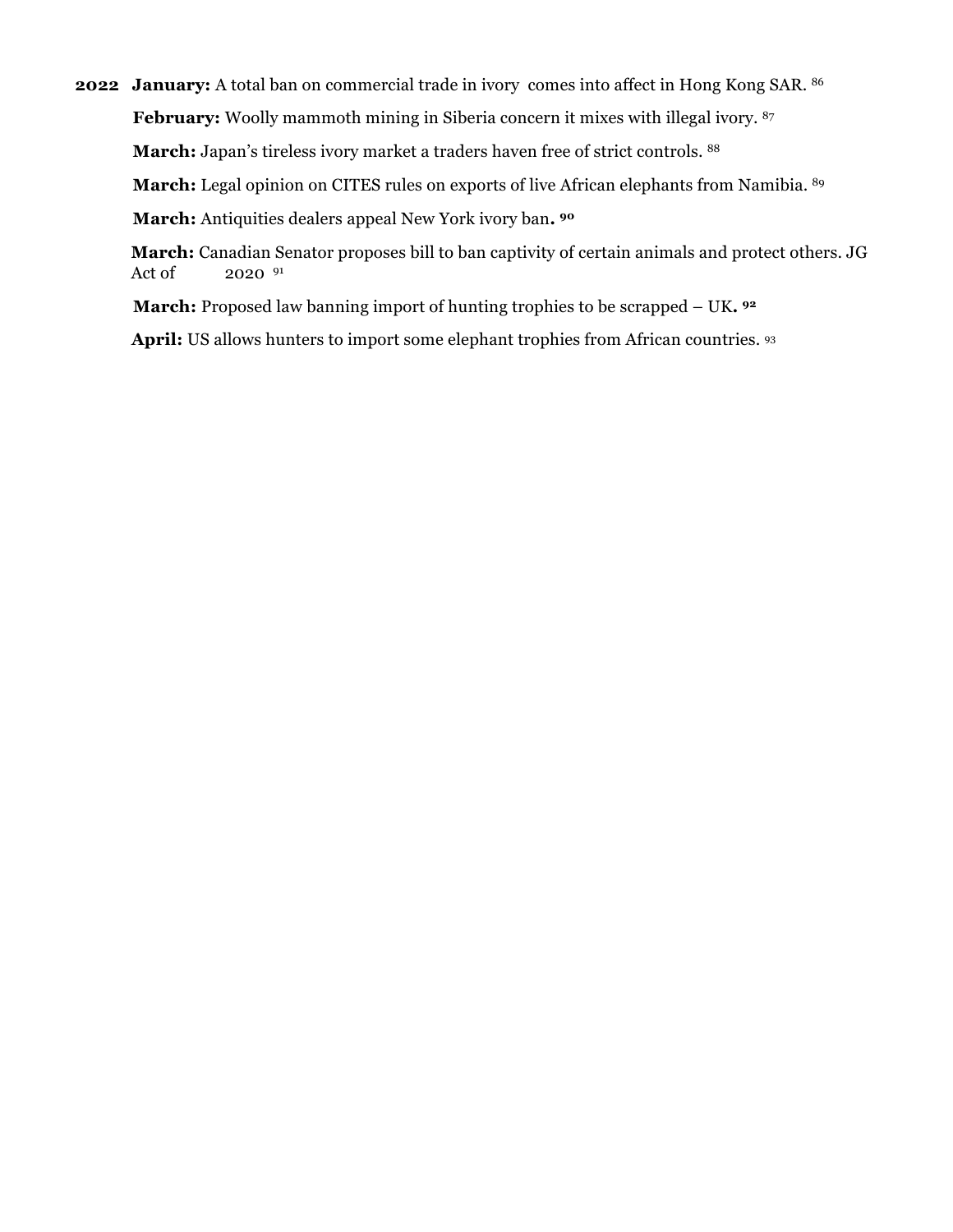## Appendices (from #9 onwards)

- 9 V Morell, *No place is safe for Africa's hunted forest elephants*, (2017). Retrieved from https://www.sciencemag.org/news/2017/02/no-place-safe-africa-s-hunted-forest-elephants
- <sup>10</sup> MJ Chase, S Schlossberg, CR Griffin, PJC Bouché, SW Djene, PW Elkan, S Ferreira, F Grossman, EM Kohi, K Landen, P Omondi, A Peltier, SAJ Selier, R Sutcliffe, *Continent-wide survey reveals massive decline in African savannah elephants*, (2016). Retrieved from https://peerj.com/articles/2354/ The findings of this report, dubbed The Great Elephant Census, were announced at the 2016 IUCN World Conservation Congress.
- <sup>11</sup> L Vigne, E Martin, *China Faces A Conservation Challenge: The Expanding Elephant and Mammoth Ivory Trade in Beijing and Shanghai*, (2014). Retrieved from http://savetheelephants.org/wp-content/uploads/2014/12/2014\_ChinaConservationChallenge.pdf
- 12 traffic.org, *TRAFFIC surveys find thousands of ivory items sold weekly online in Japan*, (2017). Retrieved from www.traffic.org/publications/reports/traffic-surveys-find-thousands-of-ivory-items-sold-weekly-online-in-japan/
- <sup>13</sup> europa.eu, *Commission introduces new measures to fight poaching and to end trade in raw ivory,* (2017). Retrieved from http://europa.eu/rapid/press-release IP-17-1308 en.htm
- <sup>14</sup> traffic.org, *Ivory seizure exposes Japan's lax ivory trade controls*, (2017). Retrieved from https://www.traffic.org/news/ivory-seizure-exposes-japans-lax-domestic-ivory-trade-controls/
- <sup>15</sup> JT Steinmetz, *African nations urged to end all trade in elephant ivory*, (2017). Retrieved from https://www.eturbonews.com/171538/african-nations-urged-end-trade-elephant-ivory
- <sup>16</sup> traffic.org, *Taiwan moves to close its domestic ivory market by 2020*, (2018). Retrieved from https://www.traffic.org/news/taiwan-announces-move-to-close-its-domestic-ivory-market-by-2020/
- <sup>17</sup> eia-international.org, *UK Gov't publishes its Bill to shut down the country's domestic trade in ivory*, (2018). Retrieved from https://eia-international.org/uk-govt-publishes-bill-shut-countrys-domestic-trade-ivory/
- <sup>18</sup> janegoodall.org.nz, *Killing the New Zealand Trade in Ivory*, (2018). Retrieved from http://www.janegoodall.org.nz/press-room-1/
- <sup>19</sup> theguardian.com, *Bipartisan inquiry recommends Australia ban domestic ivory trade*, (2018). Retrieved from www.theguardian.com/environment/2018/sep/19/bipartisan-inquiry-recommends-australia-ban-domestic-ivory-trade
- <sup>20</sup> theguardian.com, *Botswana rejects claims of elephant poaching surge*, (2018). Retrieved from https://www.theguardian.com/world/2018/sep/20/botswana-rejects-claims-of-elephant-poaching-surge
- <sup>21</sup> ft.com, *China lifts ban on trade of tiger bones and rhino horns*, (2018). Retrieved from https://www.ft.com/content/233edade-dbfb-11e8-9f04-38d397e6661c
- <sup>22</sup> independent.co.uk, *EU backtracks on total ivory ban despite massive pressure from campaigners and MEPs*, (2018). Retrieved from https://www.independent.co.uk/environment/eu-ivory-ban-elephants-poaching-wildlifetrafficking-catherine-bearder-avaaz-a8622471.html
- <sup>23</sup> sundaystandard.info, *Botswana backtracks stance on ivory sales*, (2019). Retrieved from http://www.sundaystandard.info/botswana-backtracks-stance-ivory-sales
- <sup>24</sup> macuabusiness.com, *Report on Hong Kong's illegal wildlife trade points to Macau as shipping port for ivory crime syndicates*, (2019). Retrieved from http://www.macaubusiness.com/macau-report-on-hong-kongs-illegalwildlife-trade-points-macau-as-shipping-port-for-ivory-crime-syndicates/
- <sup>25</sup> cnn.com, *Botswana has 'significant elephant-poaching problem,' conservation group says*, (2019). Retrieved from https://www.cnn.com/2019/02/25/africa/botswana-elephant-poaching-intl/index.html
- <sup>26</sup> iol.co.za, *Kenya urges EU to end ivory trade amid threats to iconic species*, (2019). Retrieved from www.iol.co.za/business-report/international/kenya-urges-eu-to-end-ivory-trade-amid-threats-to-iconic-species-19659975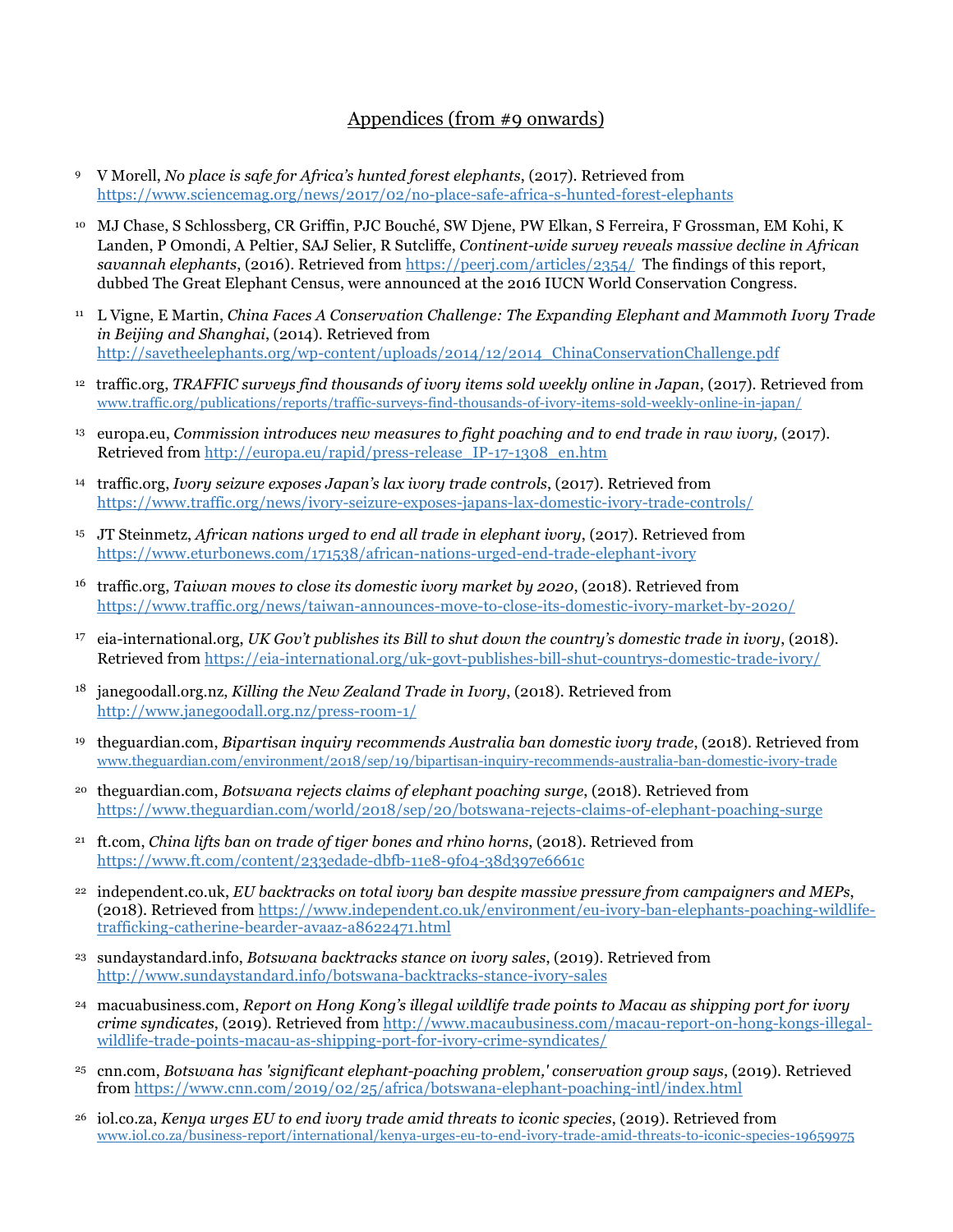- <sup>27</sup> thediplomat.com, *China's ivory ban a work in progress*, (2019). Retrieved from https://thediplomat.com/2019/03/chinas-ivory-ban-a-work-in-progress/
- <sup>28</sup> theguardian,com, *Botswana lifts ban on hunting elephants*, (2019). Retrieved from www.theguardian.com/world/2019/may/23/botswana-lifts-ban-on-hunting-elephants?CMP=share\_btn\_link
- <sup>29</sup> humanesociety.org, *Media statement on Governor Walz's signing of state law in Minnesota prohibiting sale of ivory and rhino horn*, (2019). Retrieved from

www.humanesociety.org/news/media-statement-governor-walzs-signing-state-law-minnesota-prohibiting-sale-ivory-and-rhino

- 30 aaps-journal.org, *States banning the sale of fossil ivory and proposed legislation*, (2019). Retrieved from https://www.aaps-journal.org/Fossil-Ivory-Legislation.html
- <sup>31</sup> news.mongabay.com, *"Let us trade": Debate over ivory sales rages ahead of CITES,* (2019). Retrieved from https://news.mongabay.com/2019/07/let-us-trade-debate-over-ivory-sales-rages-ahead-of-cites-summit/
- $32$  dw.com, Singapore to ban domestic elephant ivory trade, (2019). Retrieved from https://www.dw.com/en/singapore-to-ban-domestic-elephant-ivory-trade/a-49993890
- <sup>33</sup> hsi.org, *CITES continues to apply pressure on remaining legal ivory markets, reiterating commitment to closure of domestic ivory markets*, (2019). Retrieved from https://www.hsi.org/news-media/cites-commitment-close-domestic-ivory-markets/
- <sup>34</sup> bbc.com, *Elephant protection debate to dominate conservation meeting*, (2019). Retrieved from https://www.bbc.com/news/science-environment-49372409
- <sup>35</sup> ifaw.org, *Governments urged to act on domestic ivory markets*, (2019). Retrieved from https://www.ifaw.org/international/news/governments-urged-to-act-on-domestic-ivory-markets
- <sup>36</sup> cites.org, *Updates on decisions made on proposals to amend Appendices I & II at CoP18*, (2019). Retrieved from https://cites.org/eng/updates\_decisions\_cop18\_species\_proposals
- <sup>37</sup> rnz.co.nz, *NZ government targets ivory trade regulations*, (2019). Retrieved from https://www.rnz.co.nz/news/national/399459/nz-government-targets-ivory-trade-regulations
- <sup>38</sup> dailymaverick.co.za, *CITES a flawed convention that does wildlife conservation no favours*, (2019). Retrieved from www.dailymaverick.co.za/article/2019-10-23-cites-a-flawed-convention-that-does-wildlife-conservation-no-favours/
- <sup>39</sup> theguardian.com, *'Fantastic day for elephants': court rejects ivory ban challenge*, (2019). Retrieved from www.theguardian.com/environment/2019/nov/05/fantastic-day-for-elephants-court-rejects-ivory-ban-challenge
- 40 startribune.com, *2020 brings new laws to Minnesota*, (2019). Retrieved from https://www.startribune.com/2020-brings-new-laws-to-minnesota/566538792/
- 41 news.mongabay.com, *Conservationists welcome China's wildlife trade ban*, (2020). Retrieved from https://news.mongabay.com/2020/01/conservationists-welcome-chinas-wildlife-tradeban/?fbclid=IwAR3MlTsPS8g\_vTiFDU3WH9lvlwNLG3ybqWuq-JHoOy8h5xJTBNjUQ7LBWVQ--
- 42 humanesociety.org, *Botswana sells 60 elephants for trophy hunts at first auction since it ended ban*, (2020). www.blog.humanesociety.org/2020/02/botswana-sells-60-elephants-for-trophy-hunts-at-first-auction-since-it-ended-ban.html
- 43 nytimes.com, *China's Ban on wildlife trade a big step, but has loopholes, conservationists say*, (2020). https://www.nytimes.com/2020/02/27/science/coronavirus-pangolin-wildlife-ban-china.html
- 44 Vox, *How wildlife trade is linked to coronavirus*, (2020). Retrieved from: https://youtu.be/TPpoJGYlW54.
- <sup>45</sup> linkedin.com, *To end wildlife crime global responses must move with the times,* (2020). Retrieved from https://www.linkedin.com/pulse/end-wildlife-crime-global-responses-must-move-times-scanlon-ao/
- 46 livekindly,co, *Washington DC just banned the sale of elephant ivory and rhino horn*, (2020). Retrieved from https://www.livekindly.co/washington-dc-banned-elephant-ivory-rhinohorn/?fbclid=IwAR3A0xAU8RIW1oZW\_wuHhmaAIyPJFgFFm0DA0HlQ2uVdkrIRc\_mu-UOehYs
- <sup>47</sup> latimes.com, *Why China's wildlife ban is not enough to stop another virus outbreak,* (2020). Retrieved from https://www.latimes.com/world-nation/story/2020-04-02/why-china-wildlife-ban-not-enough-stop-coronavirus-outbreak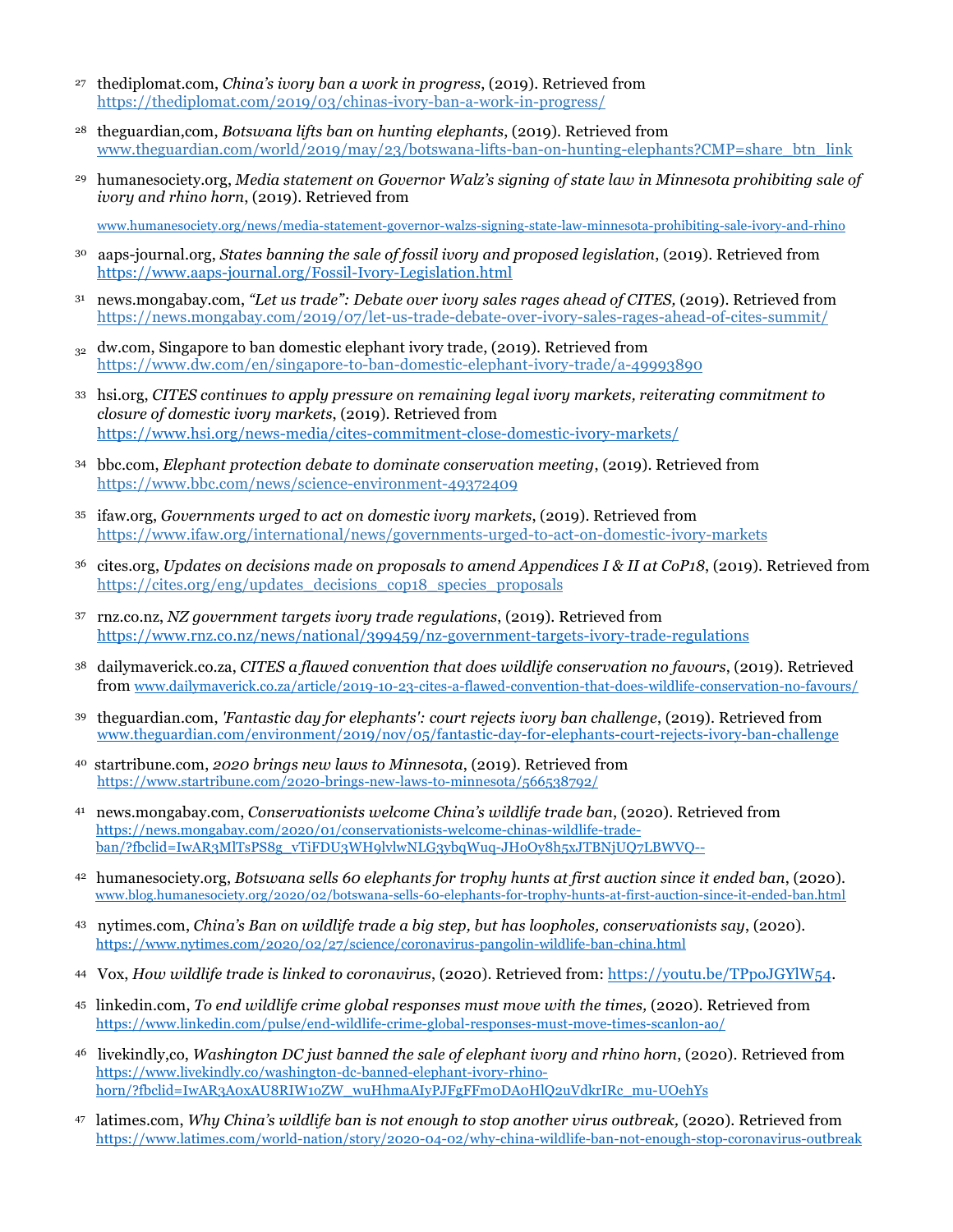- <sup>48</sup> iol.co.za, *Wildlife trafficking soars as illegal dealers use unchecked hubs in southern Africa* (2020). Retrieved https://www.iol.co.za/saturday-star/news/wildlife-trafficking-soars-as-illegal-dealers-use-unchecked-hubs-insouthern-africa-46980261
- 49 china-underground.com, *Traditional Chinese Medicine Animals: a list of species threatened by TCM*, (2018). Retrieved from https://china-underground.com/2018/07/07/traditional-chinese-medicine-animals/
- <sup>50</sup> worldanimalnews.com, *Critical California Bill That Will Restrict Exotic Wildlife Trade & Protect Endangered Species Passes First Committee Hearing With A Vote of 5-1*, (2020). Retrieved from https://worldanimalnews.com/breaking-critical-california-bill-that-will-restrict-exotic-wildlife-trade-protect-endangeredspecies-passes-first-committee-hearing-with-a-vote-of-5-1/?fbclid=IwAR3gOnpjC-5HRUyXR4QOhMevU47s7cD0utCXxBmFm9EC44Br5G4RBneEVWA
- <sup>51</sup> scientificamerican.com, *A Crucial Step Toward Preventing Wildlife-Related Pandemics*, (2020). Retrieved from https://www.scientificamerican.com/article/a-crucial-step-toward-preventing-wildlife-related-pandemics/
- <sup>52</sup> africanelephantjournal.com, *Illegal Ivory Trade Shrinks While Pangolin Trafficking Booms, UN Says,* (2020). https://africanelephantjournal.com/illegal-ivory-trade-shrinks-while-pangolin-trafficking-booms-u-n-says/
- <sup>53</sup> geographical.co.uk, *DNA sequencing device could rapidly detect illegal wildlife products*, (2020). Retrieved from https://geographical.co.uk/nature/wildlife/item/3760-dna-sequencing-device-could-rapidly-detect-illegal-wildlife-products
- <sup>54</sup> globalnews.com, *Vietnam bans wildlife trade over coronavirus pandemic fears*, (2020). Retrieved from https://globalnews.ca/news/7213318/coronavirus-vietnam-wildlife-trade/
- <sup>55</sup> express.co.uk*, 'Not banned it at all!' China's latest medicine list STILL includes wildlife ingredients*, (2020). https://www.express.co.uk/news/world/1308762/china-wildlife-trade-traditional-medicine-pangolin-scales-illegal-tradecoronavirus-spt?fbclid=IwAR0kbCUXmSc3lV5XV-1k1l9H8WkOdyu1C0n93I5f-dgDCtd2kcaYm8SI28k
- <sup>56</sup> cites.org, *CITES, WWF and TRAFFIC release new guide to identify smuggled ivory*, (2020). Retrieved from https://cites.org/eng/CITES\_WWF\_TRAFFIC\_Ivory\_Identification\_Guide\_11082020
- <sup>57</sup> straitstimes.com, *\$18 million worth of ivory to be destroyed; NParks launches new centre to combat illegal wildlife trade*, (2020). Retrieved from https://www.straitstimes.com/singapore/environment/18-million-worthof-ivory-to-be-destroyed-nparks-launches-new-centre-to-combat
- <sup>58</sup> cbsnews.com, *Animal populations worldwide declined nearly 70% in just 50 years, new report says* (2020). https://www.cbsnews.com/news/endangered-species-animal-population-decline-world-wildlife-fund-new-report/
- <sup>59</sup> humanesociety.org, *A U.S. Senator attacks states' efforts to end ivory trafficking, but progress continues on many fronts,* (2020). https://blog.humanesociety.org/2020/09/a-u-s-senator-attacks-states-efforts-to-endivory-trafficking-but-progress-continues-on-many-fronts.html?credit=blog\_post\_091620\_idhome-page
- <sup>60</sup> africanelephantjournal.com, *'A big step forward' Government announces plan to ban sale of elephant ivory in NZ*, (2020). Retrieved from https://africanelephantjournal.com/a-big-step-forward-government-announcesplan-to-ban-sale-of-elephant-ivory-in-nz/
- <sup>61</sup> cites.org, *TRAFFIC launches Elephant Trade Information System Online*, (2020). Retrieved from https://cites.org/eng/CITES\_TRAFFIC\_launch\_ETISonline\_15102020
- <sup>62</sup> Australian Associated Press, *DNA sleuths targeting ivory poachers* , (2020). Retrieved from

https://au.news.yahoo.com/dna-sleuths-targeting-ivory-poachers-010956373--spt.html?guccounter=2

- <sup>63</sup> eia.org, *Confirmed: China's revised wildlife law a grave missed opportunity for threatened wildlife*, (2020). https://eia-international.org/news/confirmed-chinas-revised-wildlife-law-is-currently-a-grave-missedopportunity-for-threatened-wildlife
- <sup>64</sup> thelawyersdaily.ca, *What Jane Goodall Act could mean for animals*, (2020). Retrieved May 3, 2021 www.thelawyersdaily.ca/business/articles/22832/what-jane-goodall-act-could-mean-for-animals
- <sup>65</sup> bbc.com, *Ivory: Elephant decline revealed by shipwreck cargo*, (2020). Retrieved May 3, 2020 https://www.bbc.com/news/science-environment-55340975
- <sup>66</sup> mongabay.com *Ivory by any other name: Illegal trade thrives on eBay, study finds*, (2021). Retrieved May 3, 2020 https://news.mongabay.com/2021/01/ivory-by-any-other-name-illegal-trade-thrives-on-ebay-study-finds/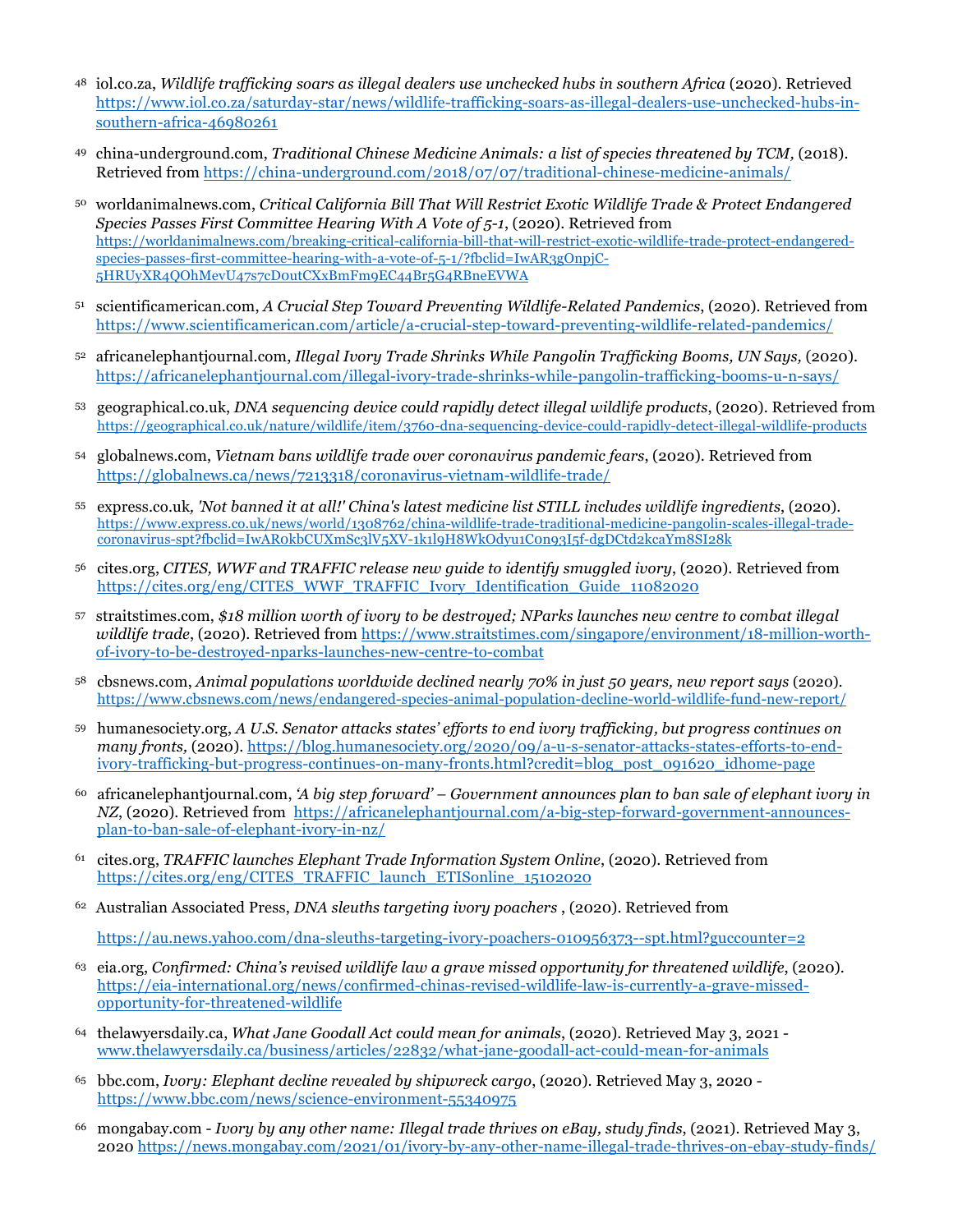- <sup>67</sup> mongabay.com, *Nigeria emerges as Africa's primary export hub for ivory, pangolin scales*, (2021). Retrieved https://news.mongabay.com/2021/01/nigeria-emerges-as-africas-primary-export-hub-for-ivory-pangolin-scales
- <sup>68</sup> dailymaverick.co.za, *Uganda's illegal wildlife traders undeterred by Covid-19 restrictions*, (2021). Retrieved https://www.dailymaverick.co.za/article/2021-01-25-ugandas-illegal-wildlife-traders-undeterred-by-covid-19-
- <sup>69</sup> dailymaverick.co.za, *Wildlife trade legal and illegal is the biggest threat to global biodiversity conservation* (2021). https://dailymaverick.co.za/article/2021-02-11-wildlife-trade-legal-and-illegal-is-the-biggest-threat-toglobal-biodiversity-conservation/
- <sup>70</sup> iucn.org, *African elephant species now Endangered and Critically Endangered IUCN Red List*, (2021). Retrieved https//.iucn.org/news/species/202103/african-elephant-species-now-endangered-and-criticallyendangered-iucn-red-list
- <sup>71</sup> africanelephantjournal.com, *Tokyo Ivory: Catering to International Orders*, (2021). Retrieved May 3, 2021 from https://africanelephantjournal.com/tokyo-ivory-catering-to-international-orders/
- <sup>72</sup> signalscv.com, *Stern targets future pandemics with wildlife-trafficking bill*, (2021). Retrieved May 3, 2021 from https://signalscv.com/2021/03/stern-targets-future-pandemics-with-wildlife-trafficking-bill/
- <sup>73</sup> phys.org, *Ivory Coast sounds alarm over plunging elephant population*, (2021). Retrieved May 3, 2021 from https://phys.org/news/2021-04-ivory-coast-alarm-plunging-elephant.html

74 dailymaverick.co.za, UK tabled a raft of legislation for animals (2021) https://www.dailymaverick.co.za/article/2021-05-12-uk-to-recognise-animals-as-sentient-and-ban trophy-imports/

75 Mongabay.com – new bill seeks to end Hong Kong as illegal wildlife hub, (2021) https://news.mongabay.com/2021/05/new-bill-seeks-to-end-hong-kongs-days-as-an-illegal-wildlife-trade-hub/

<sup>76</sup> borneobulletin.com.bn, Nations race to crush poachers by closing ivory trade loopholes. (2021) https://borneobulletin.com.bn/nations-race-to-crush-poachers-by-closing-ivory-trade-loopholes/

77 The Guardian. .com/environment, seeks to extend protection of ivory bearing animals (2021) https://www.theguardian.com/environment/2021/jul/17/uk-government-seeks-to-extend-protection-of-ivorybearing-animals

78 Newswire.ca/newsreleases, (2021) Canada launches consultation on stricter measures for elephant ivory trade. (2021) https://www.newswire.ca/news-releases/canada-launches-consultation-on-stricter-measures-for-elephantivory-trade-800318175.html

79 france24.com/en/live-news, (2021) Hong Kong adds wildlife trafficking to organized crime law.https://www.france24.com/en/live-news/20210818-hong-kong-adds-wildlife-trafficking-to-organised-crimelaw

80 straitstimes.com/Singapore, (2021) Singapore to ban domestic trade in elephant ivory from September 2021https://www.straitstimes.com/singapore/singapore-to-ban-domestic-trade-in-elephant-ivory-from-september-2021

81 energyvoice.com/oilandgass/Africa, (2021) https://www.energyvoice.com/oilandgas/africa/epafrica/349190/iucn-namibia-botswana-eias/

82 cites.org/eng/Statement, (2021) Statement on trade in live African elephants under Articles III and IV of the Convention. https://cites.org/eng/Statement\_trade\_elephants\_CITES\_articles3\_4\_17\_sep\_17092021

83 archewell.com/news/(2021) Prince Harry launches campaign to halt drilling in Okavango Delta, Africahttps://archewell.com/news/prince-harry-launches-global-campaign-to-halt-drilling-in-africas-okavangoriver-basin/?fbclid=IwAR2D9cLfz40GCI0-T3Brpc6PAhDzfp7jISalvoFgFfhvlf\_pCSwoISzYkes

84 scmp.com/news, (2021) China's ivory ban risk legal online trade in woolly mammoth tusks https://www.scmp.com/news/china/science/article/3154702/chinas-ivory-ban-risk-legal-online-trade-woollymammoth-tusks

85 Hong Kong ban on ivory sales comes into force. (2021) https://africanelephantjournal.com/hong-kong-ban-onivory-sales-comes-into-force/